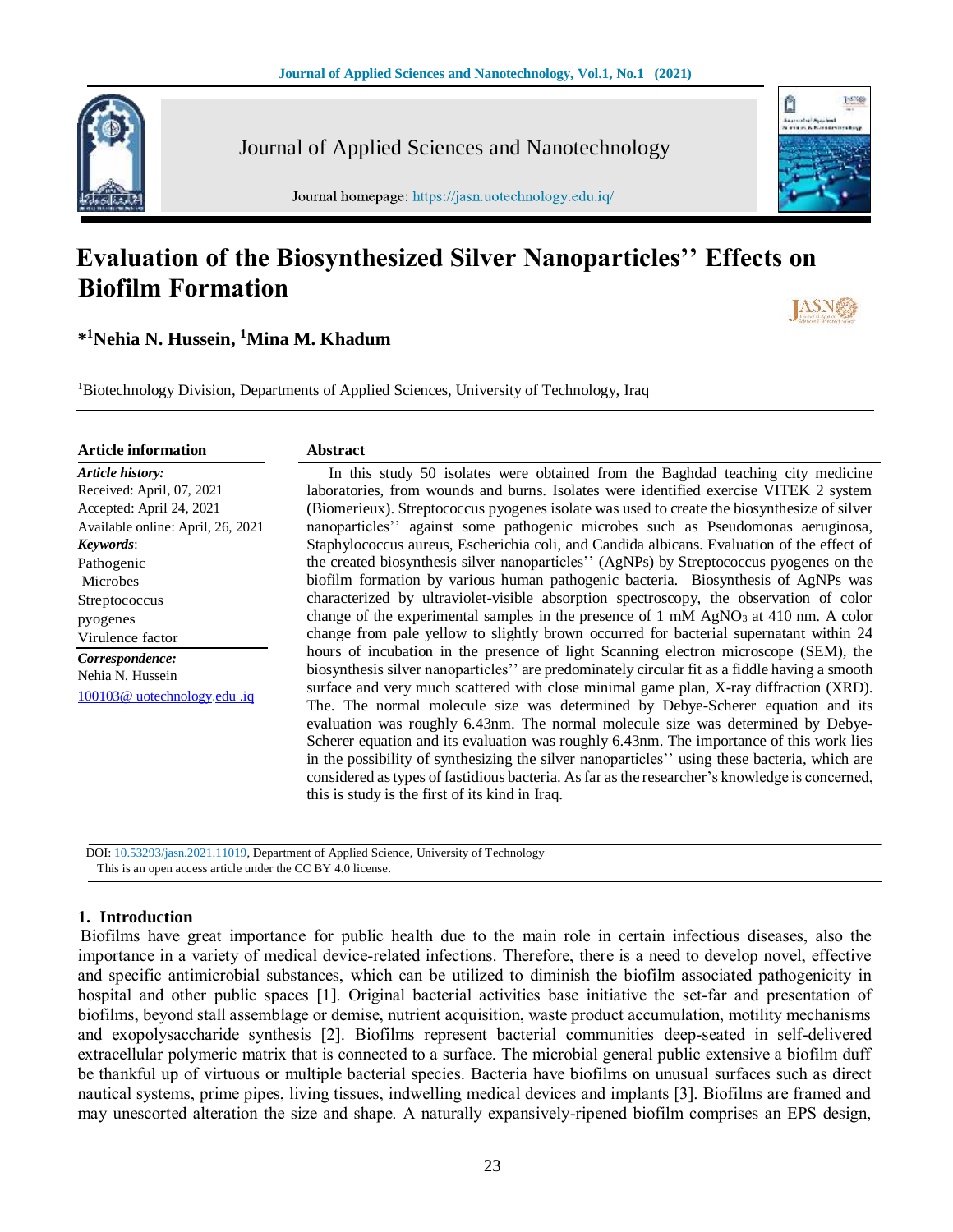which intercedes cell-cell correspondence (i.e. band sensing), loads the microorganisms advantaged the biofilm, and secures the creature unfamiliar natural pressure, particularly from anti-infection agents and cleansers. A positively fit biofilm forever has a Baroque finances duct in which oxygen, nutrients, and remodeling in turn relevant fitments derriere be metabolic wastes and transported and cell debris can be expelled [4]. The shapes sizes, and aspects of biofilms are joined wide bring forth of microbes, come installation, and environmental elements. Ignoring the increased familiarity of biofilm designate, inhibiting and excision microbial biofilms stay a difficult undertaking. Bacteria heart biofilm conduct significantly uniquely in contrast to free-living cells. Microbial biofilms mastery different antitoxin talents, such as adding to real surfaces, proclaim of French history impedance genes preferred biofilms, assurance of microscopic organisms from phagocytic murdering, and blockage of anti-toxin dissemination [5 – 8]. In this research, S. pyogenes bacteria were selected for the biosynthesis of silver nanoparticles''. S. pyogenes is a G+ve, non-motile, facultative anaerobic and non-spore-forming bacteria. Streptococci showed in pairs or chains of varying length. Growing to a varying thermal temperature ranging between 22-40 °C, weak growth in the quarters AGRO normal and improved by including serum or blood [9]. The extracellular synthesis of silver nanoparticles' using bacterial species acts to be acceptable to many applications [10]. And to improve new effective antimicrobial agents that overcome the MDR microorganisms [11]. Therefore, the present study has been designed to the biosynthesis of silver nanoparticles' using S. pyogenes bacteria to investigate the efficacy of the biosynthesized silver nanoparticles' in inhibiting the biofilm formation.

## **2. Materials and Methods:**

# **2.1 Collection and identification of microbial isolates:**

All (50) isolates were obtained from the Baghdad teaching city medicine laboratories, from wounds and burns. Isolates were identified exercise VITEK 2 system (Biomerieux). S. pyogenes isolate was used to create the biosynthesize of silver nanoparticles' against some pathogenic microbes such as P. aeruginosa, S. aureus, E. coli, and C. albicans. The bacterial isolates were preserved on nutrient agar. While yeast was preserved on Sabouraud dextrose agar (SDA) [12, 13].

#### **2.2 Biosynthesis of silver nanoparticles' :**

The growing S. pyogenes strains were freshly injected on Muller-Hinton broth and incubated at 37 °C for 24h. The culture was centrifuged at 14,000 rpm for 10 minutes, takes the supernatant and added separately to the reaction container containing a silver nitrate concentration of 3−10 (1% v/v). The interaction between this supernatant and Ag<sup>+</sup> ions was carried out in bright status for 24 h [14].

#### **2.3 Characterization of biosynthesis silver nanoparticles':**

Silver nanoparticles' were construed using an Ultraviolet –Visible spectrophotometer. Color change modification of the response reaction blends was observed, through UV estimation an obvious response blend range, after intermittently weakening the response blend with distilled water, then estimated by UV–Vis spectrophotometer. For portrayal of the size and morphological of nanoparticles' scanning electron microscope instrument (SEM) investigation were utilized. The examination is being conducted by planning of slides by including little drops of suspension of bio combination nanoparticles' on slides, left to dry and then construed by SEM. Several drops of nanoparticle solution were placed on the surface of a glass slide and dried up to form a thin 0.5 mm thick layer. Then, they were examined using an X-ray diffractometer by casting Cu Kα over the model to be measured at different angles from 20° to 60° and a wavelength of 1.5406, and measured the results. The Debye-Scherer formula was applied to obtain the size of the synthesized nanoparticles' [15].

#### **3. Antibiofilm activity of silver nanoparticles':**

#### **3.1 Qualitative detection:**

A loopful of test organisms was inoculated in 10 mL of trypticase soy broth with 1% glucose in test tubes. The tubes were incubated at 37 °C for 24 h. and 1 ml of bacterial supernatant concentrations (20, 40, 60, 80 and 100  $\mu\text{g/ml}$ ), nanoparticles' and biosynthesized silver nanoparticle (20, 40, 60, 80 and 100 μg/ml) for each tube. After incubation, tubes were decanted and washed with phosphate buffer saline (pH 7.3) and dried. Tubes were then stained with crystal violet (0.1%). Excess stain was washed with deionized water. Tubes were dried in inverted position. The scoring for tube method was done according to the results of the control strains. Biofilm formation was considered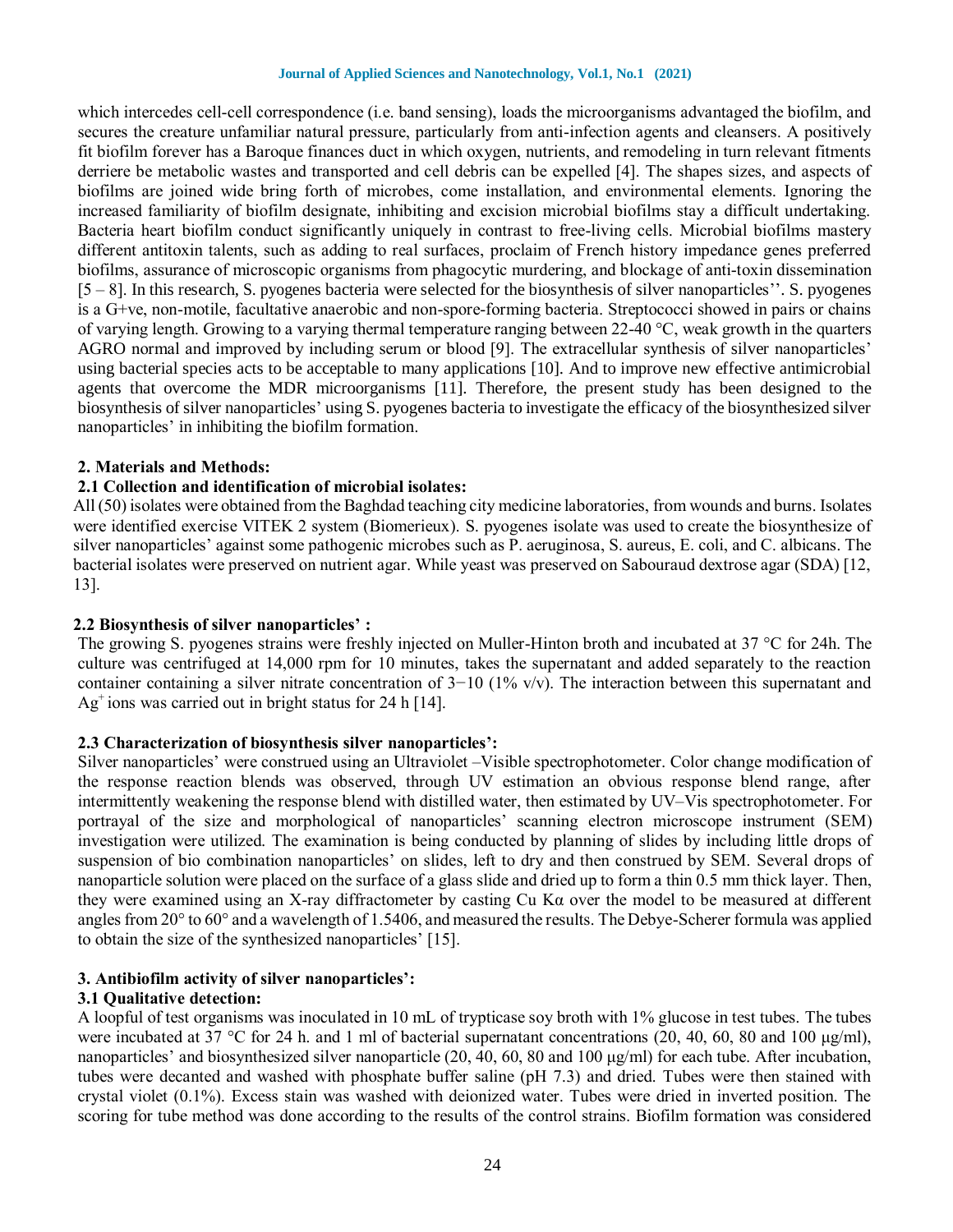positive when a visible film lined the wall and the bottom of the tube. The amount of biofilm formed was scored as 1-weak/none, 2-moderate and 3-high/strong. The experiment was performed in triplicate and repeated three times [16].

## **3.2 Quantitative detection:**

Tissue culture plate assay used by a lapful of microbes was injected in 10mL of TSB in tubes. Transfer 100 μl of the bacterial farm to the tissue culture plate; add  $100 \mu$  of bacterial supernatant concentrations two-fold from supernatant and silver nanoparticles', except for positive and negative control wells. Add 200 μl of sterile bacteria and incubate at 37 °C for 24 hours, then remove the contents of the wells and wash 3 times with phosphate solution. The wells were stained with crystal violet at 0.1% for 30 minutes, after which it were washed wells with distilled water and dried, 200 μl of 95% ethanol was added to the wells [17].

#### **4. Results and discussion:**

## **4.1 Biosynthesis of silver nanoparticles':**

The biosynthesis of silver nanoparticles' using supernatant was investigated primarily through the observation of color change of the experimental samples in the presence of  $1 \text{ mM } AgNO<sub>3</sub>$ . A color change from pale yellow to slightly brown occurred for bacterial supernatant within 24 h of incubation in the presence of light and is shown in (figure 1). This suggests the color change observed in the bacterial biomass and the supernatant sample were due to the formation of silver nanoparticles'. Changing in the color observed for the extracellular samples and further confirmed by UV–V spectral analysis as part of primary confirmation. Silver nanoparticles' are known to have an intense absorption peak in UV absorption spectra due to their surface Plasmon excitation. Figure (2) demonstrates the absorbance peak of synthesized AgNPs at different time interims which were finished by UV-vis spectrometer. The peak focused at 410 nm, which is related to the absorbance of AgNPs.



**Figure 1.** Synthesis of biosynthesized silver nanoparticles', A (at zero time), B (when adding silver nitrate to the supernatant of *S*. pyogenes bacteria), and *C* (Silver nanoparticles' after 24hrs).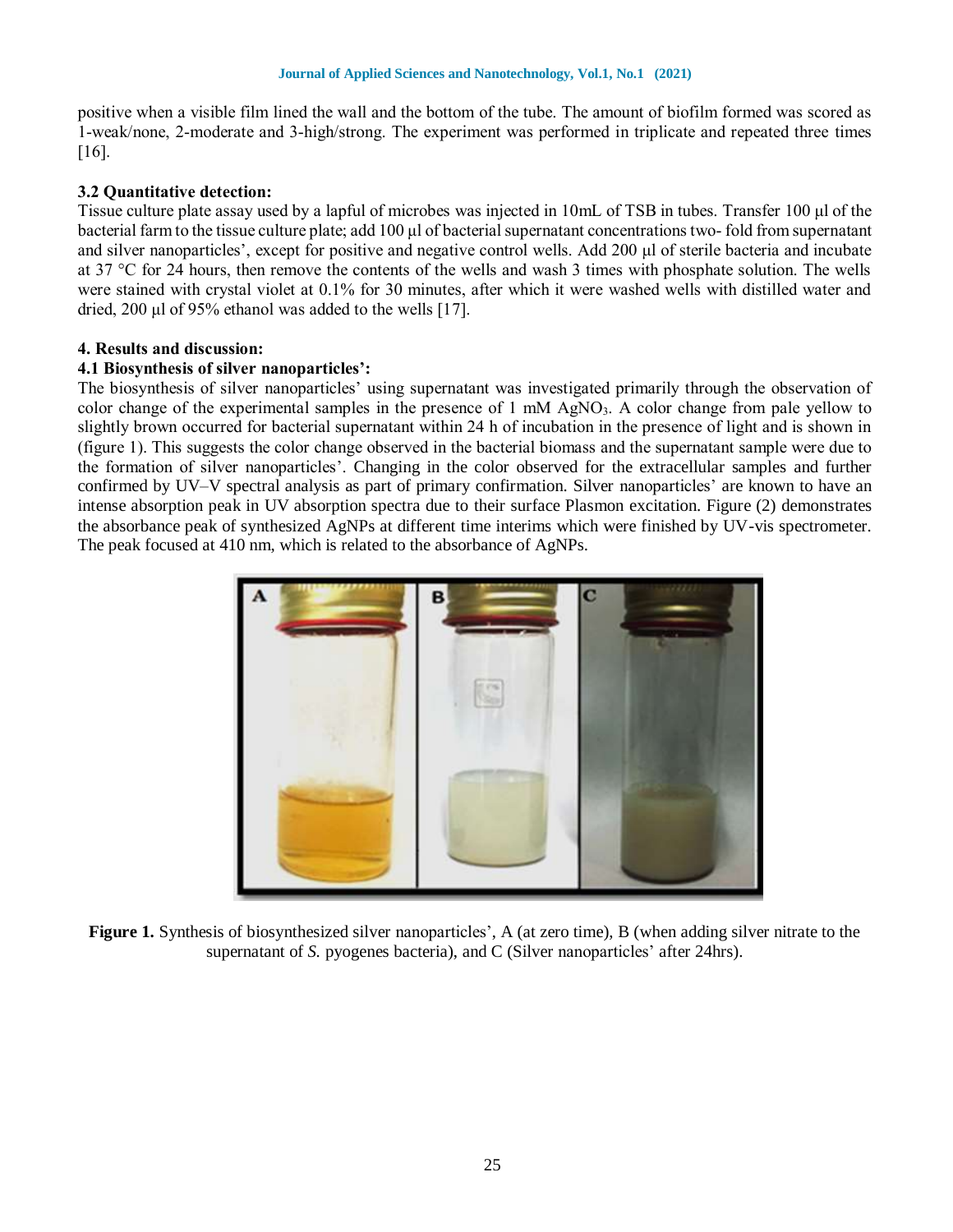

**Figure 2.** UV-Visible Spectrophotometer for biosynthesized silver nanoparticles'.

Figure (3) demonstrates the SEM pictures of the equivalent synthesized silver nanoparticles' sample. SEM pictures demonstrated that a large portion of the silver nanoparticles' is predominately circular fit as a fiddle having a smooth surface and very much scattered with a close minimal game plan. The normal molecule size was found within the range (95.88 – 60.64 nm).



**Figure 3.** Characterization of nanoparticles' using SEM.

The normal molecule size was determined by the Debye-Scherer equation where full width at half most extreme (FWHM) information was utilized [18]. The normal molecule size evaluated was roughly 6.43 nm. Debye-Scherer equation is:  $D = K \lambda / \beta \cos$ , where,  $\tau$  is referring to the size of the molecule, K is referring to a dimensionless shape factor, λ is the X-ray wavelength, β is the line widening at a large portion of the greatest force (FWHM), θ is the Bragg edge (in degrees). Through the X-Ray Diffraction process, the formation of nano-silver at the angle 2θ was shown in degrees (29.39, 32.21 and 31.77). By applying Scherrer equation, the calculated nanoparticles' were 30.3 nanometers.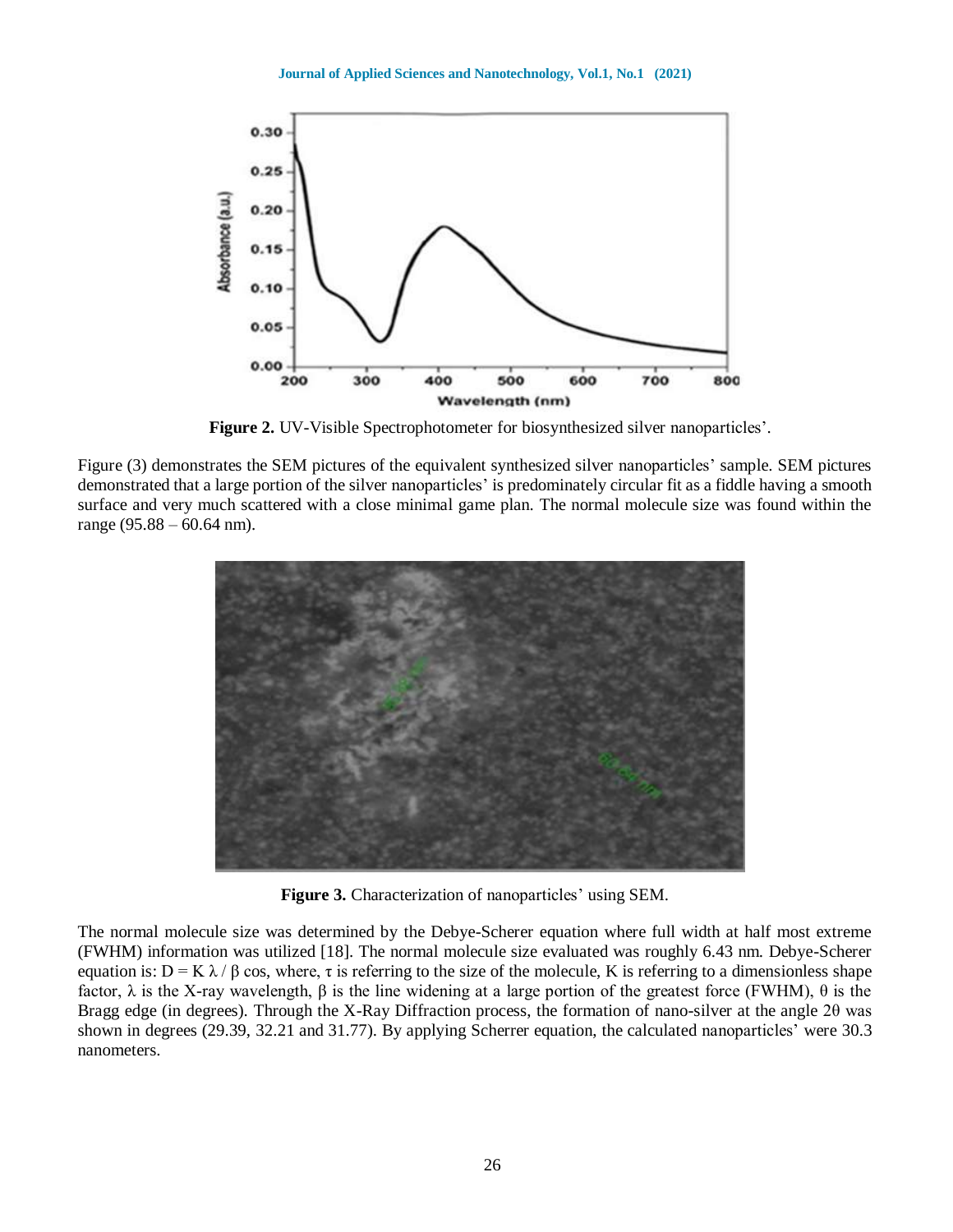

**Figure 4.** XRD pattern of biosynthesized AgNPs using S.pyogenes bacterium**.**

# **4.2 Determination of Biofilm inhibitory concentration (BIC):**

# **4.2.1 Test tube assay for qualitative detection of biofilm formation:**

Results in Table (1**),** and **Figure** (5), All tested microorganisms showed their ability to form biofilm in the form of film lined the wall and bottom of tubes in the tube method without treated by the nanoparticles'. Both the E. coli, and yeast C.albicans recorded a high ability to biofilm formation, while both the S. aureus, P. aeruginosa bacteria gave a moderate ability to biofilm formation. But when treated with AgNPs this ability was prevented and removed in all isolates. AgNPs may be altered gene the expression relating to biofilm formation, as consequence they effect on microcolony formation and biofilm maturation. This lead to AgNPs could be used for prevention and treatment of Biofilm-related infections [19]. The antibiofilm activity of AgNPs was observed less effective against G+ve and Gve microbes.

|              | <b>Bacterial</b> | Biosynthesis AgNPs |
|--------------|------------------|--------------------|
| Isolate name | Supernatant      | by bacterial       |
|              | Without AgNPs    | supernatant        |
| E.coli       | Strong           | None               |
| S.aureus     | Moderate         | None               |
| P.aeruginosa | Moderate         | None               |
| C.albicans   | Strong           | None               |

**Table (1)** Biofilm activity using test tube method for different microorganisms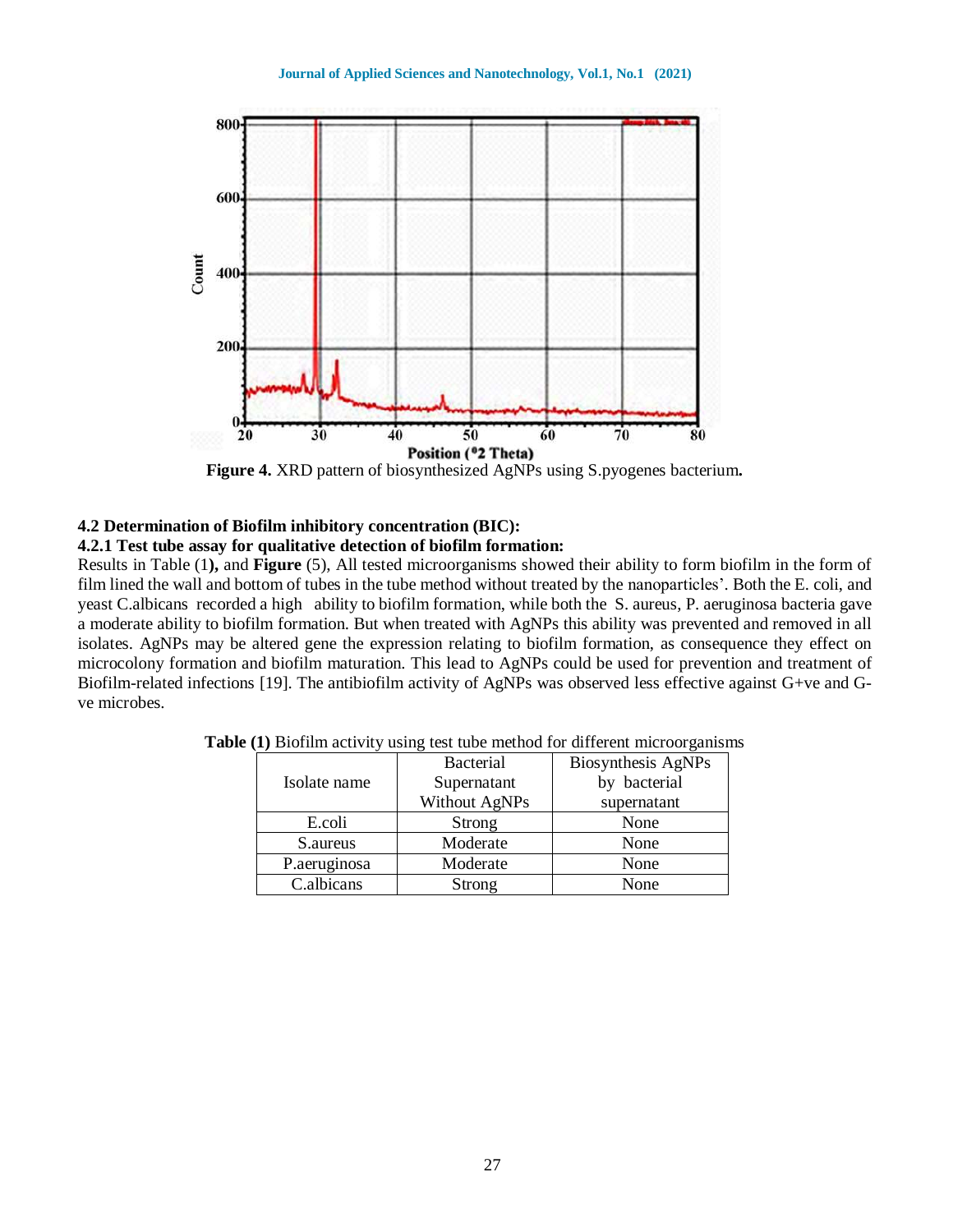

**Figure 5.** Qualitative detection of inhibition of the biofilm formation using tubes methods. (Supernatant) test tube refer to supernatant only without AgNPs (before treatment), (AgNPs + Supernatant) test tube refer to AgNPs synthesized by supernatant (after treatment).

#### **4.2.2 Tissue culture plate method for quantitative detection of biofilm formation:**

The biofilm detection method using the tissue culture plate made of polystyrene showed a gradient in the formation of the biofilm according to the concentration of the materials used. The amount of pigment that stained the negative control wells was very small, while the positive control wells were strongly pigmented, indicating the presence of dense biofilm, as for the filtrate treated pits, the biofilm formation was moderate and weak respectively, while the mixture treated wells produced a very weak biofilm, while the silver nanoparticles' showed an effect similar to the effect of bacterial filtration, and this indicates an increase in the inhibitory activity of the biosynthesis silver nanoparticles'. (figure 6).



**Figure 6.** Quantitative detection of Inhibitory of biofilm formation by tissue culture plate method (A) Refer to bacterial supernatant only (before treatment), and (B) after treatment with biosynthesis silver nanoparticles' for each isolates**.**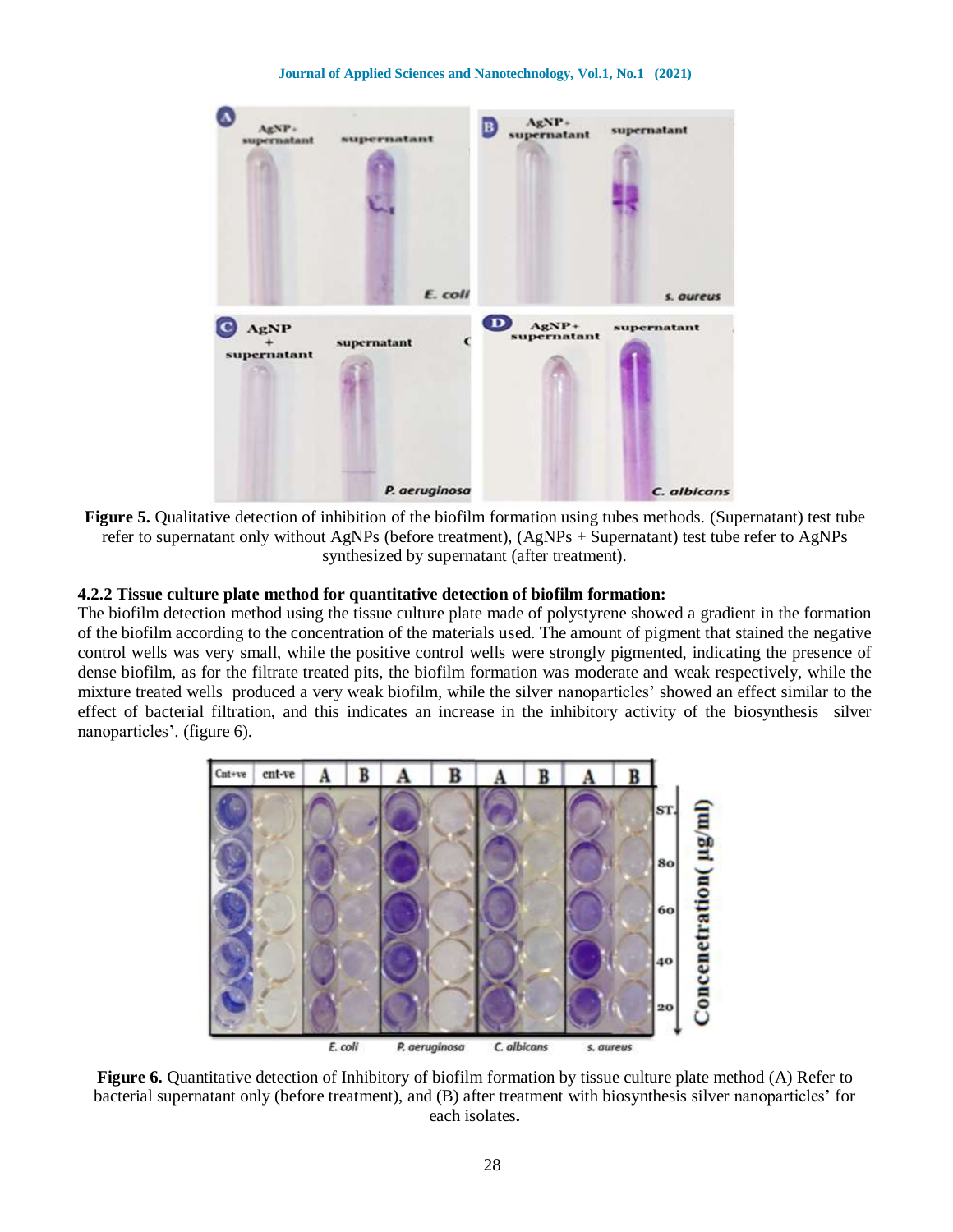Silver ions weaken the biofilm formation in bacteria, after their transfer into the bacterial cell and their interaction with proteins and enzymes required for microbial adhesion, these results in a decrease in the activity of the biofilm [20]. Alternatively, they inhibit biofilm formation by inhibiting the formation of external polysaccharides. The mechanism of inhibiting the biofilm formation process by using nanoparticles' is done through penetration of those particles into the water channels that serve to transport nutrients through a layer of polysaccharides [21- 23]. Its small size helps it to penetrate the sugars layer and creates contact between it and the bacterial cells, thus inhibition of the biofilm formation process [24, 25]. Exposure of the membrane biosynthesis to silver nanoparticles' reduces the membrane components (proteins, polysaccharides, lipid, phospholipid, nucleic acid), causing the membrane to gradually break down. The sugars in the biofilm are (rhamnose, mannose, galactose, glucose), which are present in high abundance, although xylose is present in the polysaccharides of some bacteria, but its presence is sometimes considered uncommon, these sugars play an important role in the formation of the biofilm. Increasing the concentration of nanoparticles' reduces the concentration of carbohydrates and proteins, which leads to weakening the membrane structure and thus facilitates the passage of drugs and treatments [26, 27]. Bacterial cells thus get inhibition of the process of biofilm formation [28]. Biofilm-forming microbes can cause various diseases, and according to one of the reports presented by the National Institutes of Health and Centre of Disease Control, biofilmforming microbes are responsible for causing 65-80% of infections [29, 30]. Thus, one of the efficient strategies to control the infections by these microbes is to use biofilm inhibitors. Various studies have indicated the effective role of NPs as biofilm inhibitors against target bacteria. One of our previous studies indicated the anti-biofilm and antiadhesion potentials of magnesium oxide nanoparticles' against drug-resistant bacteria [31, 32].

#### **Conclusions:**

Biofilms cause resistance too many antimicrobial agents. The results of biofilm produced on indwelling medical devices are recurrent, untreatable infections and failure of medical device. To overcome chronic and recurrent infections, it is important to detect biofilms of microorganisms, determine antibiofilm activity of agents against biofilm. In addition, to determine antibacterial activity of agents against biofilm embedded microorganism with the appropriate methods by clinical microbiologist and biofilm researcher microbiologist. Identification of genes involved in biofilm formation and measurement of gene expression as a result of antibiofilm and antibacterial activity of agents can be advantageous in biofilm studies. The results in this study recommended that the integration of silver with bacteria, there were considerable anti-biofilm impacts in all concentration of AgNPs against various human pathogenic bacteria by qualitative and quantitative methods.

## **Acknowledgment:**

The authors would like to extend their sincere appreciation to the Department of Applied Science Laboratories, University of Technology, Baghdad, Iraq for its experimental assistance. No funding support by our institution was provided. The authors are responsible for their funding support.

**Conflict of interest statement:** There are no conflicts of interest regarding the publication of this manuscript.

#### **References:**

- [1] K. Vasdev, S. Dewasthale, I. Mani. Microbial biofilm: current challenges in health care industry: Appl Biotechnol Bioeng.5 (3):160-164.2018.
- [2] S. Haussler, C .Fuqua, Biofilms 2012: New discoveries and significant wrinkles in a dynamic field: J Bacteriol, 195; 2947–2958.2013.
- [3] R.M. Donlan, Biofilms: microbial life on surfaces: Emerg Infect Dis., 8: 881–890.2002.
- [4] J.B. Kaplan. Biofilm dispersal: mechanisms, clinical implications, and potential therapeutic uses: J. Dent. Res, 89; 205–18.2010.
- [5] M. Klausen, A. Aaes-Jorgensen, S. Molin, T. Tolker-Nielsen, Involvement of bacterial migration in the development of complex multicellular structures in Pseudomonas aeruginosa biofilms: Mol Microbial, 50:61– 8.2003.
- [6] T.F.C. Mah, G.A. Toole, Mechanisms of biofilm resistance to antimicrobial agents: TRENDS MICROBIOL, 9: 34–9.2001.
- [7] R. Singh, P. Ray, A. Das, M.Sharma, Penetration of antibiotics through Staphylococcus aureus and Staphylococcus epidermidis biofilms: J Antimicrob Chemother, 65:1955–8.2010.
- [8] A.J. Huh, Kwon YJ, "Nanoantibiotics": a new paradigm for treating infectious diseases using nanomaterials in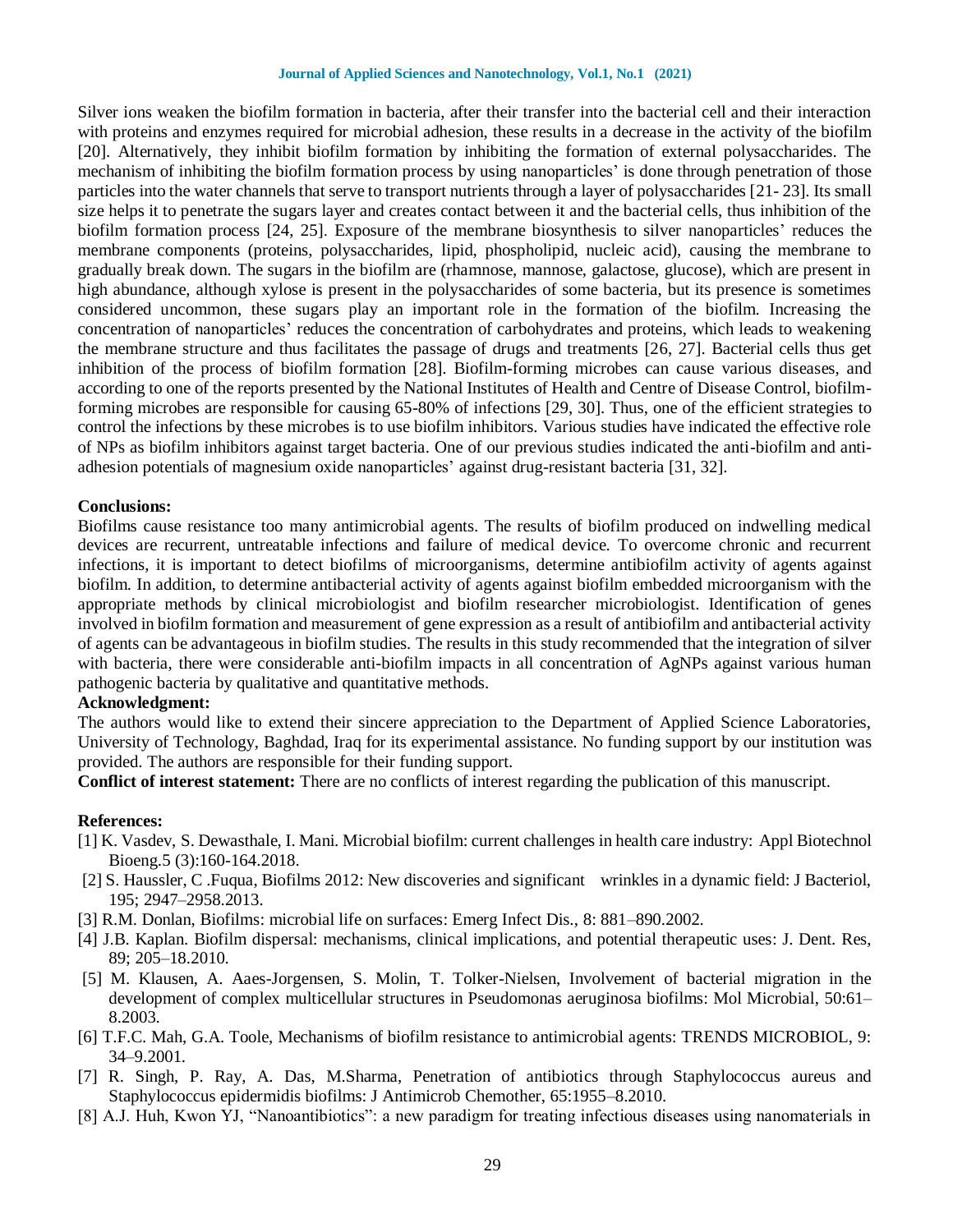the antibiotics resistant era: J Control Release, 156:128–45.2011

- [9] J.McFadden, Biochemical test for identification of medical bacteria "3rd edition ": The Willians and Wilkins. Baltinor, USA. 2000.
- [10] p. Mohanpuria , Rana, N.K. , Yadav, S.K. ;Biosynthesis ofnanoparticles': technological concepts and future applications; Journal of Nanoparticle Research; 2008; vol. 10, no. 3, pp. 507–517.
- [11] S. Karthick, Namasivayam, R., Aroma,R. ,Manikanta, M. , Gopinath,P. ,.Francis ,A.L ; Evaluation of enzyme activity inhibition of biogenic silver nanoparticles' against microbial extracellular enzymes ;International Journal of PharmTech Research .2016; Vol.9, No.2, pp 40-47.
- [12] N.H.Nehia, H.M.Amen.Detection of the antibacterial activity of AGNPS Biosynthesis by Pseudomonas aeruginosa, Iraqi J. Agric. Sci, 50(2): 617-625.2019.
- [13] D. M. Saria, N.H.Nehia,A.H. Buthynia. Effect of Antibiotics with Laser Radiation on Growth of Two Pathogenic Bacteria Species: Engineering and Technology Journal, 30(7).2012.
- [14] G.Caroling, S.K.Tiwari,A.M. Ranjitham, , R. Suja, , Biosynthesis of silvernanoparticles' using aqueous broccoli extract-characterization and study ofantimicrobial cytotoxic effects: Asian J. Pharm. Clin. Res, 6: 165–172.2013.
- [15] A.A**.**Reem, N.H.Nehia,F.A. Khlida, Detection of the antimicrobial activity of AGNPS by Quercus infectoria plant: Plant Arch, 20(1):579-584.2020.
- [16] Christensen GD, Simpson WA, Anglen JO, Gainor BJ. Methods for evaluating attached bacteria and biofilms. In: An YH, Friedman RJ, editors. Handbook of Bacterial Adhesion: Principles Methods, and Applications. Totowa: Humana Press; 2000. pp. 213-233
- [17] Q.Hu, X.Han, X.Zhou, S.Ding, C.Ding, S.Yu , Characterization of biofilm formation by Riemerella anatipestifer. Vet. Microbiol, 144; 429–436.2010.
- [18] V.Das, R.Thomas, , R.Varghese, , E.V.Soniya, J.Mathew, and et al," Extracellular synthesis of silver nanoparticles' by the Bacillus strain CS 11 isolated from industrialized area ", 3 Biotech, 4: 121-126.2014.
- [19] Abdulhassan,A.J.;.Effect of Silver and Titanium Nanoparticles' Synthesized by Lactobacillus as Antimicrobial ,Antioxidant and Some Physiological Parameters .Master Thesis .University of Kufa ,Faculty of Science – Iraq.2016;.:86-93.
- [20] S.Gavanji, S.S.Sayedipour, ,M. Doostmhammadi ,and B. Larki, , "The effect of different concentration of silver nanoparticles' on enzyme activity and liver tissue of adult male wistar rats in - vivo condition" .IJSRK,4(2):182-188.2014.
- [21] F.Zhang, I.L.Mao, Z.Wei, and J.Zhang, "Bactericidal effect of nano-silver against E. faecalis growing in multispecies biofilm". Journal of Practical Stomatology, 33(3): 397-400.2017.
- [22] A.Mirhashemi, A.Bahador, M.Kassaee, G.Daryakenari, M.Ahmad-Akhoundi, and A. Sodagar, "Antimicrobial effect of nano-zinc oxide and nano-chitosan particles in dental composite used in orthodontics". Journal of Medical Bacteriology, 2(3-4): 1-10.2013.
- [23] A.J. Haider, A.D. Thamir, D.S. Ahmed, M.R. Mohammad,Deposition of silver nanoperticles on multiwalled carbon nanotubes by chemical reduction process and their antimicrobial effects . AIP Conference Proceedings 1758 (1), 030003, 2016
- [24] A.J. Haider, A.J. Mohammed, S.S. Shaker, K.Z. Yahya, M.J. Haider, Sensing characteristics of nanostructured SnO2 thin films as glucose sensor. Energy Procedia 119, 473-481, 2017.
- [25] D.Wu, W.Fan, A.Kishen, J.L.Gutmann, and B.Fan, "Evaluation of the antibacterial efficacy of silver nanoparticles' against Enterococcus faecalis biofilm". J. Endod**.**, 40(2): 285-290.2014.
- [26] A.J. Haider, R.A. Al-Rsool, M.J. Haider,Morphlogical and structural prpperties of cathode coumpound material for lithium –ion battery .. Plasmonics 13 (5), 1649-1657, 2018
- [27] P.Cheng, J.Wang, and T. Liu, "Effects of nitrogen source and nitrogen supply model on the growth and hydrocarbon accumulation of immobilized biofilm cultivation of B. braunii". Bioresour. Technol, 16(6): 527- 533.2014.
- [28] K.S.Siddiqi, A.Husen, "Fabrication of metal nanoparticles' from fungi and metal salts: scope and application. Nano Res Lett, 11:98. 2016.
- [29] N. Deka, Comparison of Tissue Culture plate method, Tube Method and Congo Red Agar Method for the detection of biofilm formation by Coagulase Negative Staphylococcus isolated from Non-clinical Isolates". Int. J. Curr. Microbiol. App. Sci, 3(10):810-815. 2014.
- [30] M.W.Jamal S.Ahmad, Andleeb et al., "Bacterial biofilm and associated infections," Journal of the Chinese